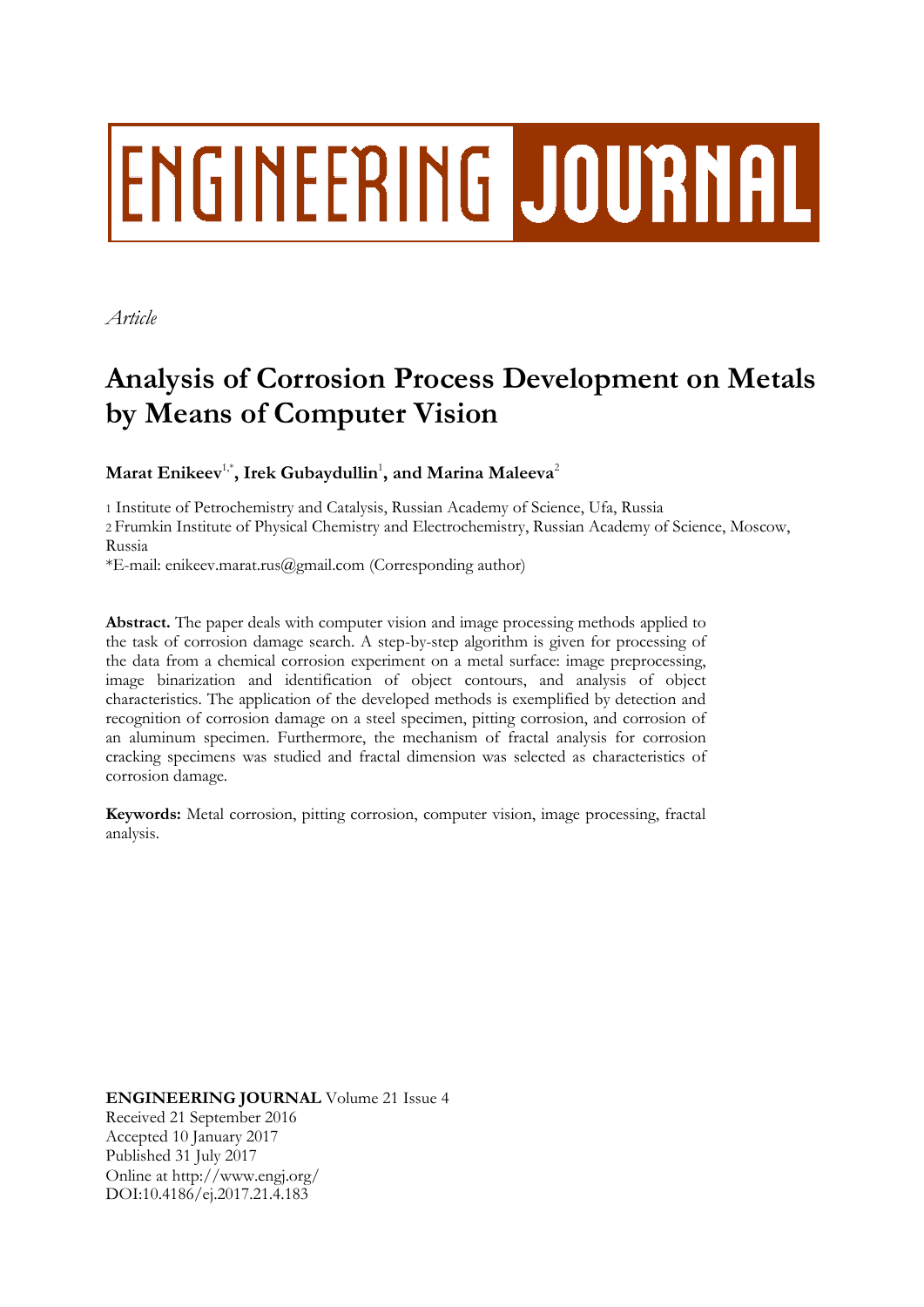### **1. Introduction**

Metals and alloys are the key construction materials. In operation, they undergo corrosion due to chemical or electrochemical impact of the environment [1]. Corrosion is irreversible and can result in failure of various equipment items and metal structures; hence, it has to be identified at early stages. Furthermore, there is a need for quantitative estimation of corrosion damage and prediction of the danger of corrosion enhancement if no measures for improvement of corrosion protection are taken. Identification of the corrosion damage origin makes it possible to choose an appropriate protection method.

The complexity of the problem being studied, complexity and diversity of the corrosion environment and corrosion conditions give impetus to development of a set of research and test methods that would help to answer the questions raised by theory and practice.

Analysis of corrosion process (corrosion metal damage) development is based on corrosion indicators. All corrosion indicators are divided into quantitative and qualitative ones.

The weight, volume, electrochemical, magnetometric, and other quantitative indicators are often used to study corrosion. The main drawback of these methods is that they are rather laborious and that they cannot be used outside laboratory conditions.

Qualitative indicators do not provide comprehensive characterization of metal corrosion resistance but can serve to determine the nature and intensity of the corrosion process. Qualitative methods include visual examination of a metal specimen and monitoring of solution changes: optical microscopy [2], confocal microscopy [3], laser scanning microscopy, scanning reflectometry [4], etc. The complexity of quantitative description is the main drawback of visual methods.

Corrosion is a complex and irregular process. In view of this, the morphology and geometry of a corroded surface vary even in studies with the same material and the same corrosion medium. Furthermore, analysis of corrosion by visual methods is complicated by the diversity of objects to be analyzed for corrosion estimation. Depending on the corrosive medium, corrosion process mechanism, and nature of additional impacts on the corroding metal that interacts with the environment, various corrosion processes are possible: cavitation corrosion, pitting corrosion, and stress corrosion cracking. The image analysis criteria for these processes will differ dramatically.

Analysis of corrosion from photographic images is commonly based on the mesh method. The method involves visual determination of the type of corrosion damage on the specimens followed by measurement of the damaged area.

However, a drawback of the mesh method is that it is difficult to describe a complex irregular structure, such as a corrosion crack, using this method. An efficient approach to this problem involves the use of fractals originally suggested by Mandelbrot in 1982 [5]. In [6] texture analysis (atmospheric corrosion in an ASTM A36 sample) by six characteristics of image was used (one of them is Hurst coefficient, which directly related to fractal dimension) for checking the state of surface corrosion. In case of abrupt changes in the corrosion rate, the method is not seen as efficient enough. Using of texture descriptor constructed by means of a cellular automaton from the pitting corrosion phenomenon was shown by Silva and Van Der Weeen [7]. Fractals are used in computer systems (data compression) [8], simulation of turbulent flows [9], description of complex surfaces [10], as well as in medicine and biology.

It often happens that researchers who use fractal geometry or any other method for corrosion process analysis [11] fail to consider the fact that efficient application of analysis techniques requires preliminary image processing for noise reduction.

Thus, development of a mathematical model for quantitative description of processes at interfaces in a broad range of testing media and metals and based on processing of corroded surface images would enable a more comprehensive application of visual monitoring methods and a deeper understanding of reaction mechanisms at phase boundaries. A computer vision system may serve as a system implementing this model.

## **2. Computer Vision. Methods and Goals**

Intense research of computer vision started only in the late 1970s when computing systems exceeded a certain productivity threshold and it became possible to process large data arrays such as images. The following typical tasks of computer vision can be pinpointed: recognition, motion, scene reconstruction, and image reconstruction. The goal of computer vision is to generate scene descriptions based on images.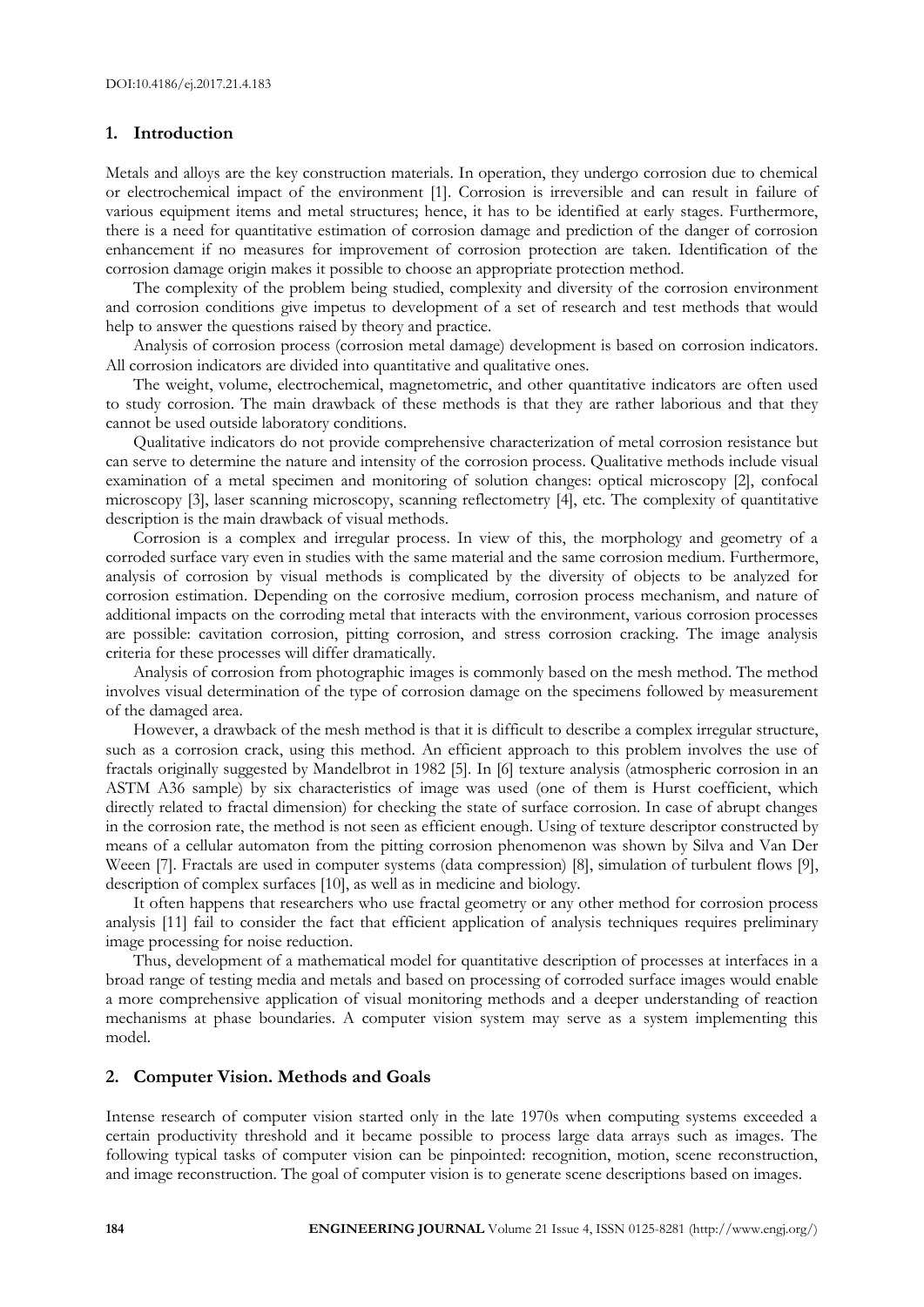As concerns corrosion damage analysis, of most interest are problems such as recognition of corrosion effects on an image and motion, i.e., variation of corrosion effects in time, as well as their spatial changes (area, position of the center).

Computer vision methods are widely used in studies of corrosion processes [12]. An example is a study of pitting corrosion of stainless steel in a FeCl3 solution [13]. Worth mentioning is a study of corrosion as a 3D object, i.e., pit depth and shape determination by computer vision methods [14]. The application of wavelet analysis for studies of the geometric characteristics of pitting corrosion is also of interest [15]. In 2002, Szunerits and Walt analyzed pitting corrosion images by means of wavelet analysis. A distinctive feature of the study was that a neuron network with horizontal, vertical, and diagonal directions was used. This approach gave good results [16]. The corrosion rate can be affected by controlling the process kinetics in the case of electrochemical corrosion. Determination of the optimal conditions from the kinetic model of the process [17-19] can provide control over the phenomenon. Yan Yun Hui presented another method for identification of metal corrosion damage based on the minimum distance between the recognition objects [20]. Computer vision reduces the general problem of "image understanding" to a much simpler and clearer problem of detection and identification or measurement, based on one or more images, of objects that satisfy some model description known a priori [21]. Thus, computer vision finds use in corrosion studies, but the development and application of models suitable for efficient solution of the problem of detection of appropriate objects largely remains on the border of science and art, i.e., it requires a special "know-how" or, in other words, knowledge in the subject matter reflecting a long-term experience of studies on specific problems. We will consider the methods and algorithms used in studies and identification of corrosion by computer vision methods.

### **3. Image Processing Methods in the Analysis of Corrosion Development in Metals**

The following steps can be distinguished in the recognition of surface defects:

- Preliminary image processing
- Image binarization and isolation of object contours
- Analysis of object characteristics

The images produced by various information systems are generally corrupted by noise. This complicates both their visual analysis by a human operator and automatic computer processing. Various image components can play the role of noise in some image processing tasks. For example, analysis of satellite images of the Earth surface might have the goal of determining the boundaries between its certain parts, i.e., forest and field, water and land, etc. In this task, some image details within the areas to be separated play the role of noise.

Noise reduction is achieved by filtration. The application of filtration methods implies finding a rational computational procedure suitable for the optimal determination of the object and the "noise" corresponding to that object. The common practice is to solve this task using stochastic models of an image and noise, as well as statistical criteria of optimality. After all, even if the models and criteria match, it often happens that the optimal procedure cannot be found due to mathematical difficulties. The complexity of finding exact solutions gives rise to various approximation methods and procedures.

At the next step after noise reduction, the input data are converted to the binary form and the input image pixels are separated into "signal" and "noise", i.e., image binarization is performed. A binary image is a variety of digital raster images where each pixel can represent only one of two colors. The values of each pixel are arbitrarily coded as "0" or "1". The value of "0" is arbitrarily referred to as background and "1" as foreground [22].

Binary images encode only the information about the object contour; their applicability is limited. In this work, attention is focused on such simple geometry characteristics as object area, position, and orientation.

To form a binary image B based on the data of a gray-scale or color image I, an operation can be performed that selects some subset of image pixels as foreground pixels. These pixels are of interest for the image analysis task that we are performing. The remaining pixels are ignored as background ones.

The pixel selection operation may be simple (e.g., a threshold operator that selects pixels with values from a preset brightness range or color subspace) or a complex classification algorithm.

When it comes to the processing of binary images, morphological operations are important. Mathematical morphology operations were originally defined as operations on sets [23]. In binary morphology, a binary image is represented as an ordered set of black and white pixels. An image domain is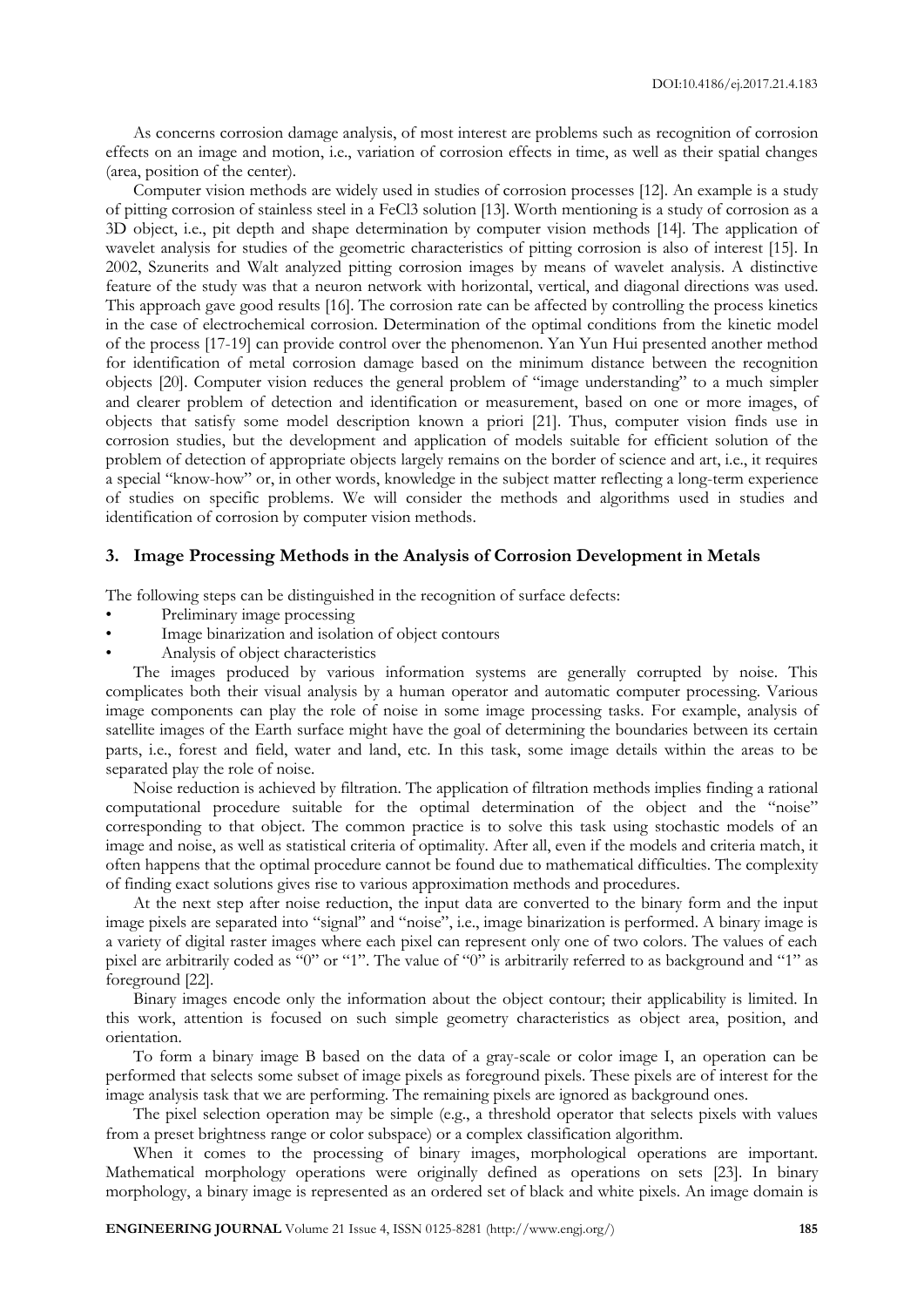usually understood as some subset of image points. Each operation of binary morphology is some transformation of this set. A binary image I and some structural element S are used as source data. The operation also produces a binary image. Structural element S is some binary image (geometric shape). It can have an arbitrary size and arbitrary structure.

The main operations of mathematical morphology are: dilation, erosion, closing and opening.

Dilation is image convolution with some kernel that has a certain supporting point. Usually the kernel is a small square mask or disc with a reference point at the center. As a result of the operation, light areas in the image dilate. Erosion is an operation that is reverse to dilation. Closing is one of the most important operations in mathematical morphology. The result of the operation is equivalent to consecutive application of morphological dilation and erosion. This results in elimination of small dark areas present in the image, while the large ones remain almost unchanged. Opening eliminates all objects smaller than the structuring element, but meanwhile helps to avoid a strong decrease in object sizes. Opening is perfect for removal of lines thinner than the structuring element diameter.

Thus, we obtain an image that explicitly specifies the object boundary. This set of pixels constituting the boundary is the object contour. For handling the contour thus obtained, it has to be represented (encoded) in some way. For example, the ends of the segments that constitute the contour can be specified. Yet another known method of contour encoding employs the Freeman Chain Code. Chain codes are used to represent a boundary as a sequence of straight segments with certain lengths and directions. This representation is based on a 4- or 8-connected lattice. The length of each segment is determined by the lattice resolution, while the directions are specified by the selected code.

The next step involves analysis of characteristics of the objects found. Depending on the problem statement, researchers may be interested in the following information: filtration of contours along the perimeter, area, shape factor, and fractality.

Thus, this section dealt with the main operations involved in the recognition operation. Below we consider various test tasks in which this approach was used. These tasks have been chosen as test data because they are investigated in laboratory of metal corrosion under natural conditions (Frumkin Institute of Physical Chemistry and Electrochemistry).

# **4. Computer Vision Methods for a Local Corrosion Study**

### **4.1. Analysis of Aluminum Surface**

The first test task was to analyze the images of an aluminum surface under corrosion potential in a 0.1 M NaCl solution (pH 11) (Fig. 1). The task of searching objects in the image was reduced to detection of bubbles of hydrogen being evolved. The intensity of this evolution had to be determined from a series of pictures.



Fig. 1. Snapshot from the test task on analysis of evolution of hydrogen bubbles after application of the "conversion to gray" operation.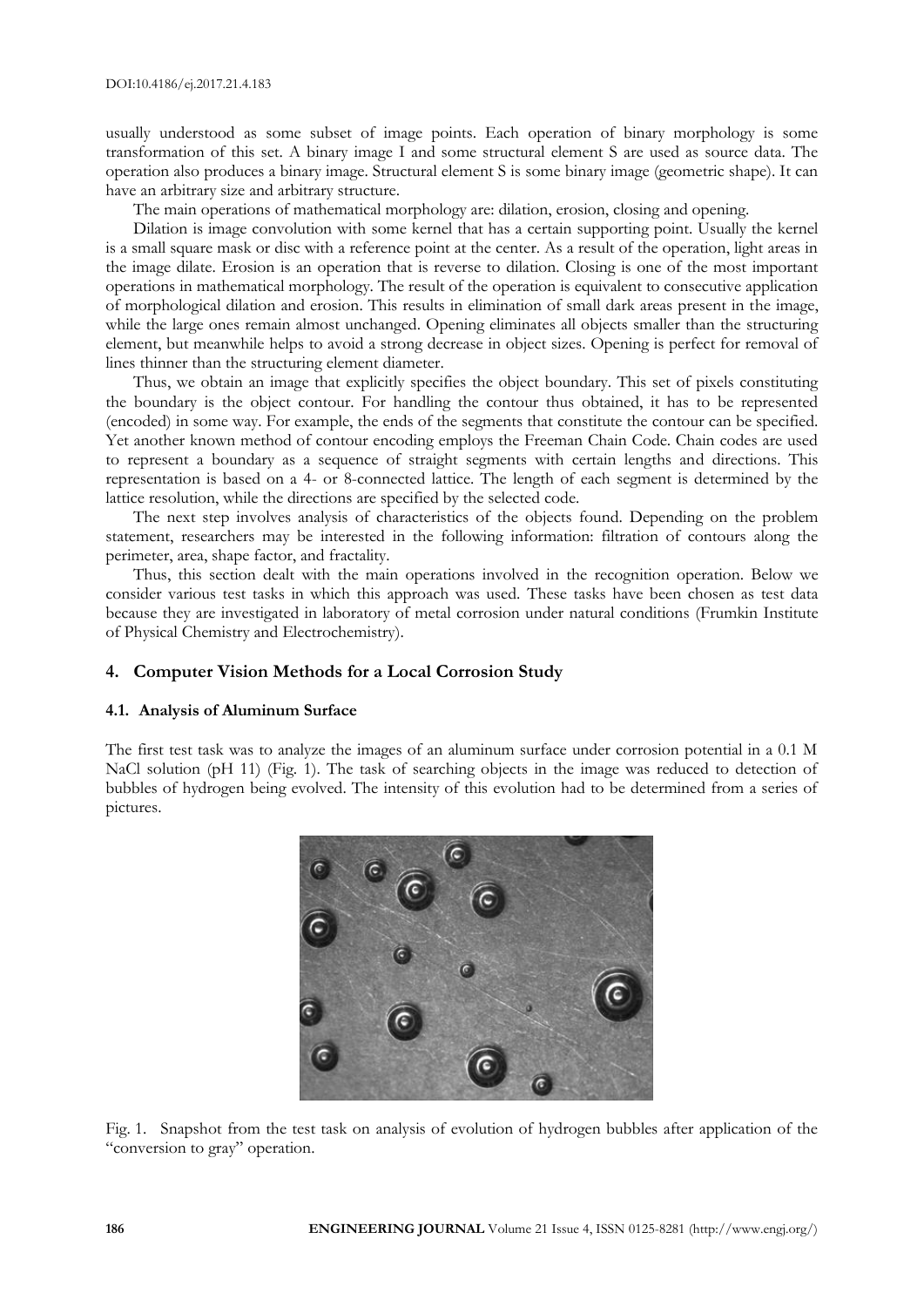Defects can be searched using various methods. In this case, the boundaries of the bubbles of interest blend with shadow, hence additional difficulties may appear if a SURF (Speeded Up Robust Features) detector is used. Furthermore, it is possible to convert test images to the binary form and separate objects into types: hydrogen bubble and background. Therefore, it was decided to study the ways of intelligent binarization with elements of template matching.

In this task, color does not carry useful information, so the image is converted to gray scale in order to simplify the processing.

The images to be analyzed are taken with a photographic camera, which inevitably causes a number of problems. As a rule, an image of an object does not match with those in the reference database of the image recognition system in terms of size and scale. Moreover, it is subject to various brightness aberrations. To suppress aberrations of this kind, the brightness histogram is equalized. Automatic determination of bubble parameters was required in the study, so it was decided to use the histogram equalization method where the image histogram obeys the uniform distribution law. The result of applying this algorithm to the test image is shown in Fig. 2.



Fig. 2. Image after application of the histogram equalization method.

After contrast improvement, the binarization procedure, i.e., the threshold separation operation that results in a binary image, can be started. The brightness of the pixels at bubble boundaries in Fig. 2 is nearly equal to that of the bubble shadow, hence binarization initially fails to discriminate bubbles from the background.

In order to obtain information about a bubble and perform discrimination from shadows, we will use the tools of mathematical morphology.



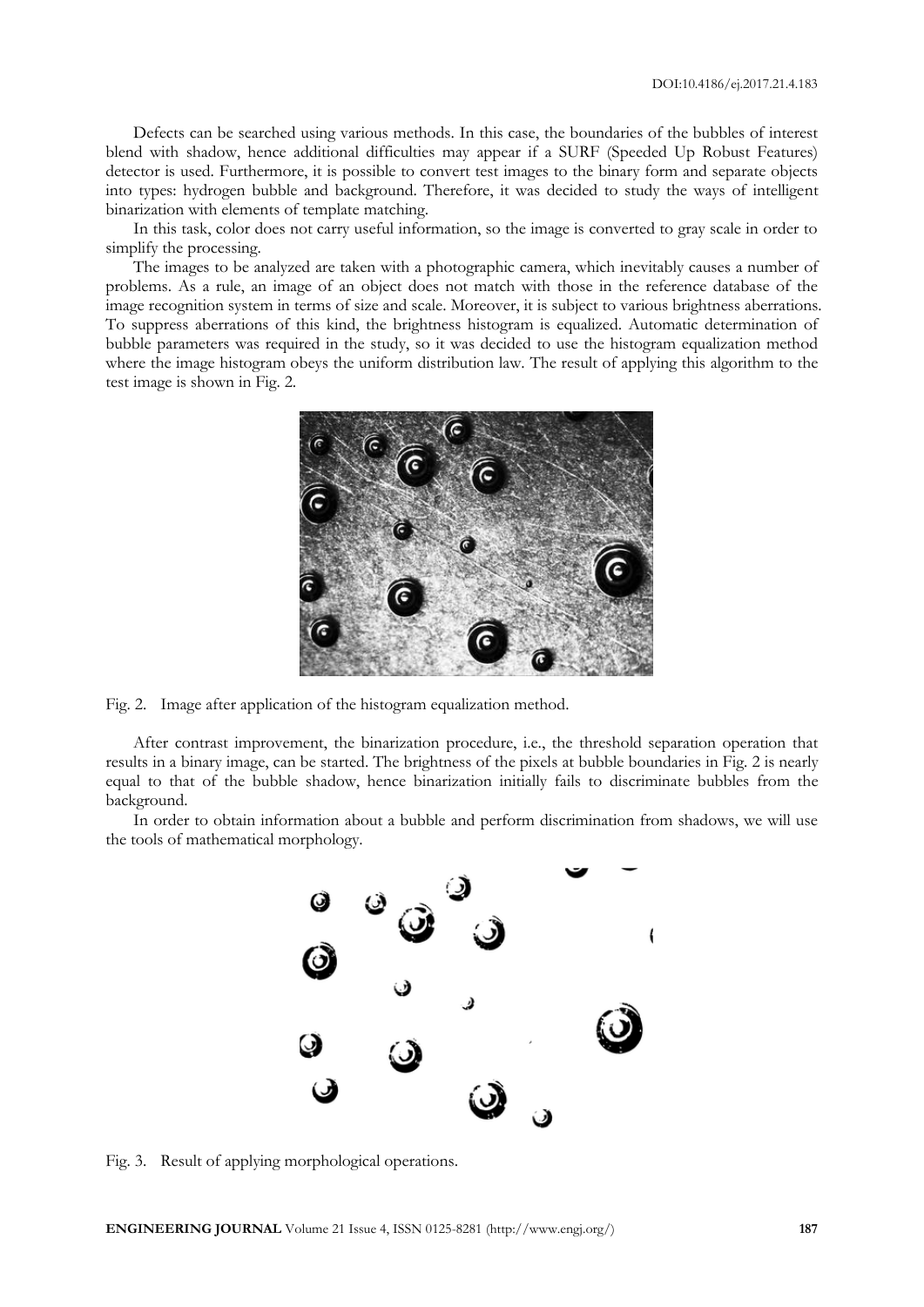After applying morphological operations, it just remains to find all dark regions confined within the white background – these will be the boundaries of the assumed bubbles (Fig. 3).

Otsu's method [24] was used for binarization as it does not require that the user should manually choose the binarization threshold. The idea of Otsu's method is as follows: the image brightness range [0; L] (in this case,  $L = 255$ ) is divided into two parts by a threshold value T. In Otsu's algorithm, minimization of the intra-class variance is equivalent to maximization of the inter-class variance.



Fig. 4. Operation of the detector of bubbles on a metal surface.

Once all the required contours have been found, the bubble parameters need to be determined. Since the bubble contour is a circle, we will find the desired bubble radius and bubble center using the leastsquares method for a circle. Figure 4 shows an example of operation of a detector of bubbles on a metal surface. Identification of bubbles was successful, except for boundary regions for the bubbles that did not completely fit in the image. This resulted from a fault in the circle drawing algorithm.

### **4.2. Analysis of Pitting Corrosion on a Steel Specimen. Test Task**

The next test task involved analysis of pitting corrosion on a steel specimen. In the case of pitting corrosion, some surface sites degrade to form pits, i.e., deep damaged sites.

An algorithmic solution of this task nearly does not differ from that of the bubble formation search problem. The application of the algorithms described in section 3.1 to the current task is demonstrated in Fig. 5. Subsequently, we intend to apply this detector for analysis of a video sequence showing the development of pitting corrosion.



Fig. 5. Operation of a detector of pitting corrosion on a metal surface. Color indicates the pits rated by size (blue are small, green are medium, and red are large pits).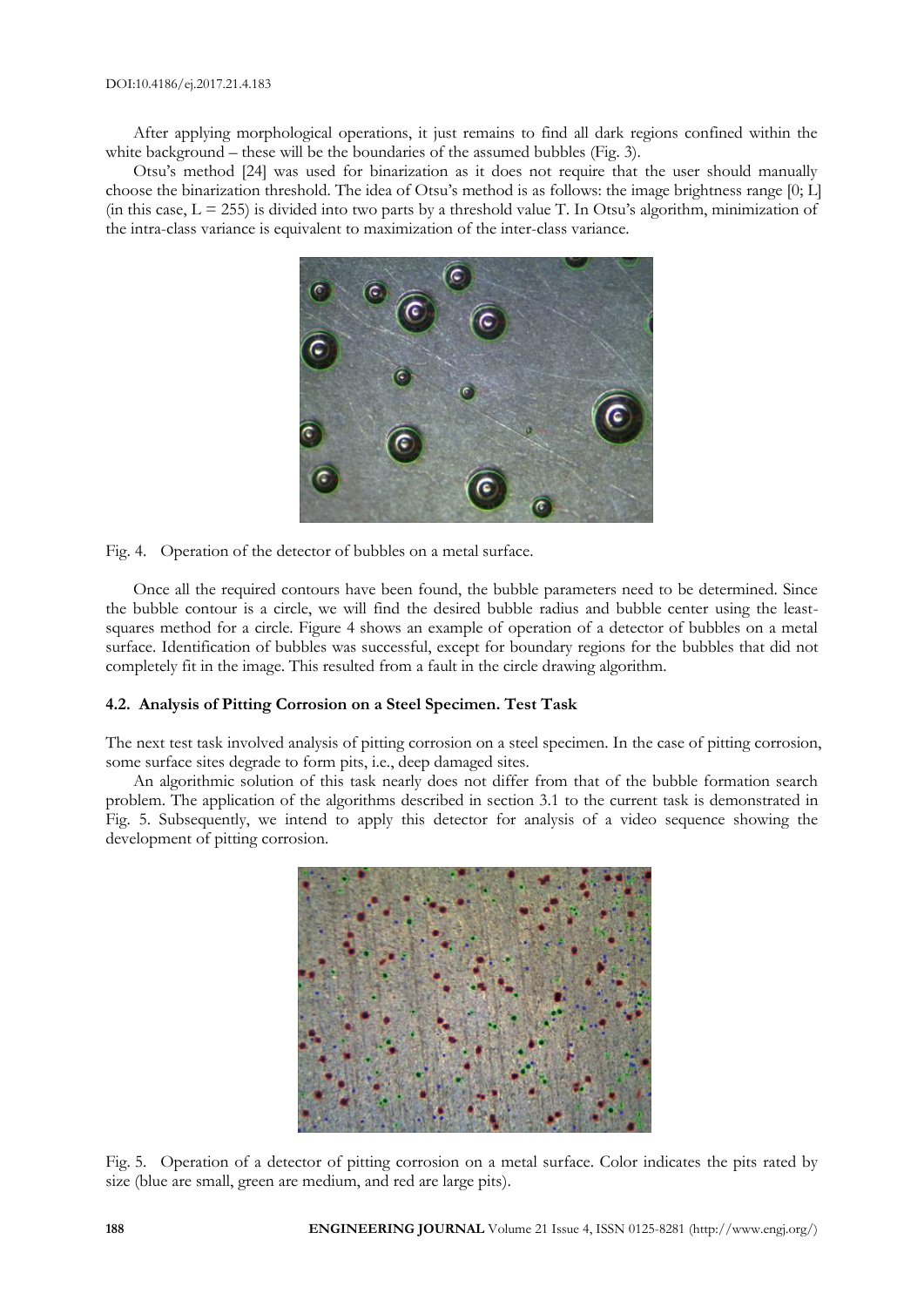### **4.3. Analysis of Stress Corrosion Cracking of a Steel Specimen. Test Task**

The third test task involved analysis of images obtained in the course of stress corrosion cracking (Fig. 6).



### Fig. 6. Specimens subjected to stress corrosion cracking.

The preliminary image treatment involved noise reduction filters and filters for contrast and sharpness enhancement. In particular, sharpness was enhanced using the linear histogram stretching method that has the form:

$$
\begin{cases}\nb = 255 / (\max - \min) \\
a = -b * \min \\
\frac{dst(x, y) = a + b * sr(x, y)}{1}\n\end{cases}
$$
\n(1)

where *a* and *b* are stretch factors; max and min are the maximum and minimum brightness values in the image, respectively; *src* and *dst* are the original and processed images, respectively.

A median filter is used as the noise reduction filter. Owing to its characteristics and provided that an optimum aperture (filter window size) is selected, the median filter can keep sharp object boundaries while suppressing non-correlated and weakly correlated noise and small-size details. Under similar conditions, linear filtration algorithms inevitably "blur" sharp boundaries and contours of objects.

After preliminary image processing, segmentation operations have to be performed, i.e., corrosion cracking has to be detected in the image obtained. The image has to be divided into areas within which a certain uniformity criterion is met. To do so, the binarization operation has to be performed. Again, the Otsu method was chosen for binarization.

After binarization, mathematical morphology methods are used: the opening operation is applied, contours of the objects are found, insignificant ones (noise) are filtered out, and fractal analysis is applied to the remaining contours.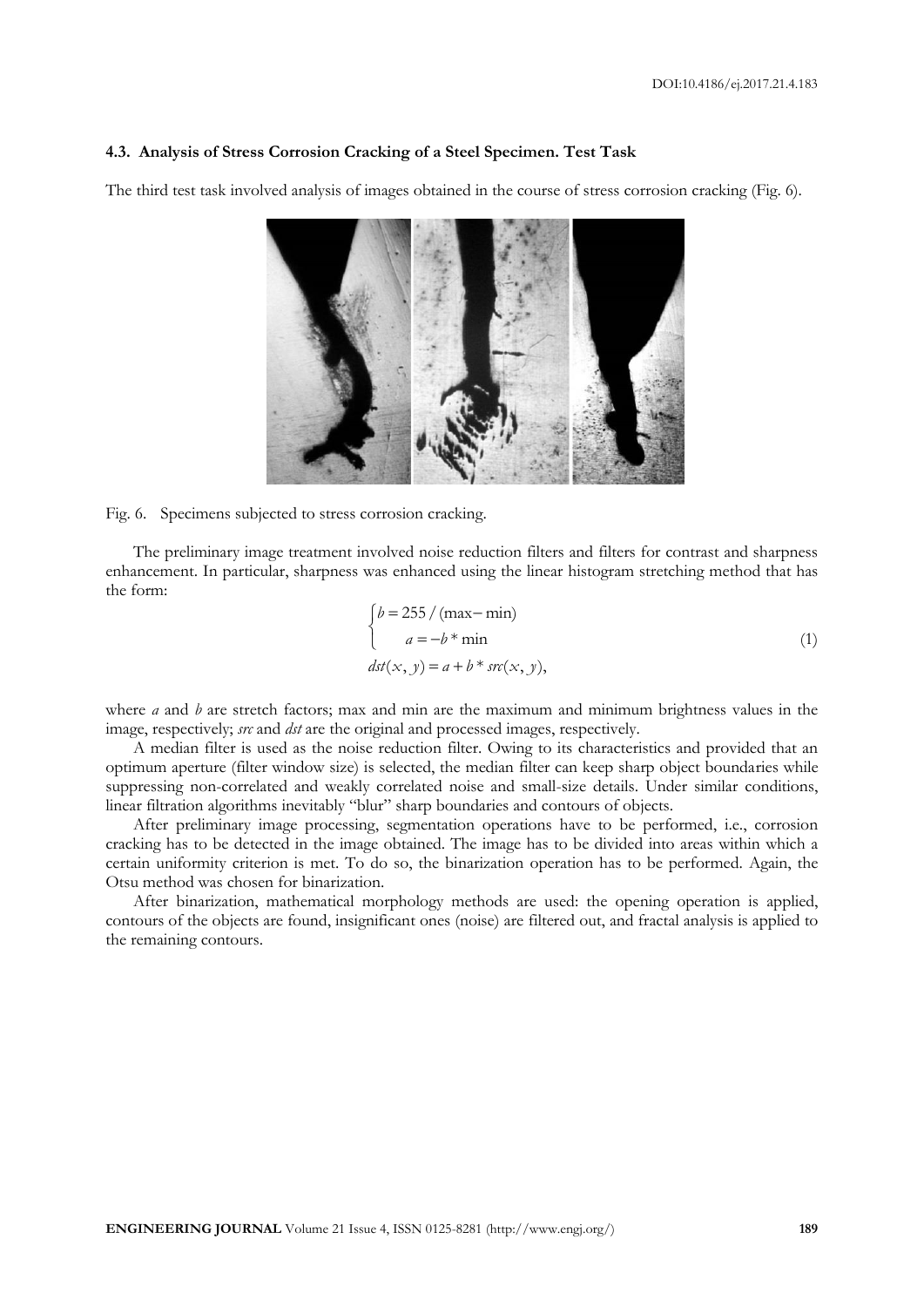

Fig. 7. Determination of a stress corrosion cracking boundary.

The corrosion cracking was characterized by fractal analysis. A fractal is a geometriс shape that has a self-similarity property. To estimate corrosion spots, it was decided to compare their fractal dimensions. Dimension is the main characteristics of a fractal object. As a rule, fractal dimension is a non-negative fractional number that in some way reflects the geometric complexity of an object and is calculated as follows:

$$
D = \lim_{\varepsilon \to 0} \frac{\ln N_{\varepsilon}}{-\ln(\varepsilon)},
$$
\n(2)

where *D* is the fractal dimension and  $N_{\varepsilon}$  is the minimum number of sets with diameter  $\varepsilon$  required to cover the original set. The fractal dimension was calculated using the box-counting method. The idea of the algorithm is described below.

The set of points in question is divided into pixels with size *ε*, and the number of pixels *N* containing at least one point from the set is calculated.

For various *ε*, the corresponding *N* values are determined, i.e., data for plotting the *N(ε)* dependence are accumulated.

The *N(ε)* plot is constructed in double logarithmic coordinates, its slope is determined and then used as the fractal dimension value.

The fractal dimension was calculated for a steel specimen subjected to cracking. Figure 7 demonstrates a steel sample with the boundary found using the above methods. The corresponding calculated fractal dimension is shown in Fig. 8.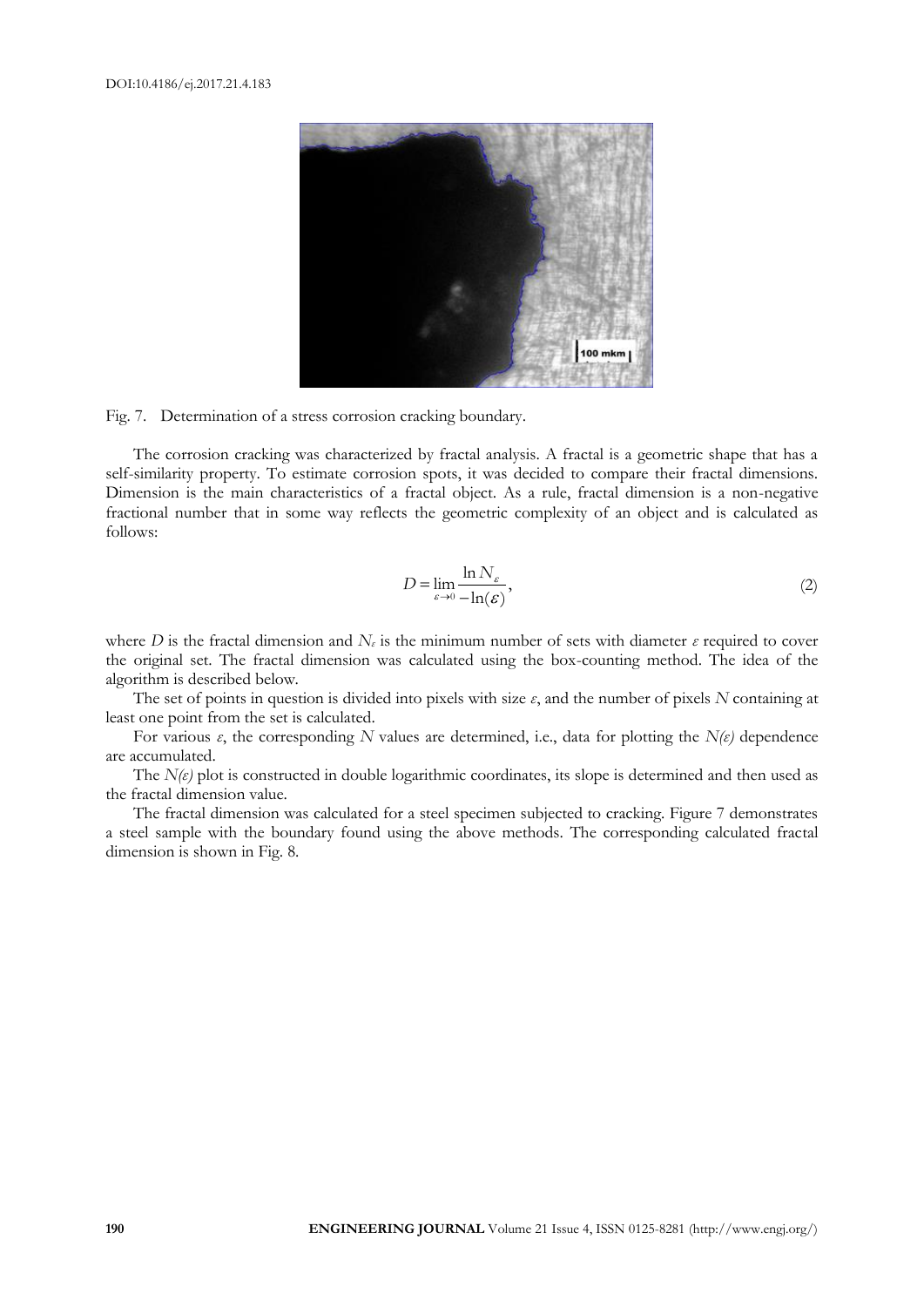

Fig. 8. Fractal dimension of a specimens subjected to stress corrosion cracking.

### **5. Conclusion**

The main results are as follows:

• computer vision and image processing methods were analyzed in application to corrosion damage search tasks;

• an algorithm was developed for processing of data obtained in a chemical experiment of metal surface corrosion: image preprocessing, image binarization and identification of object contours, and analysis of object characteristics;

• the described algorithms were used to detect and recognize the corrosion damage for a steel specimen, pitting corrosion, and corrosion of an aluminum specimen;

• the mechanism of fractal analysis for the specimens subjected to corrosion cracking was studied and fractal dimension was selected as the characteristics of corrosion damage.

If corrosion happens in several forms in the investigating area (corrosion, cracking, spalling), then our technique can't distinguish them. Therefore in the following investigation we will offer a recognition method of corrosion type.

The study was financially supported in part by the Russian Foundation for Basic Research (grant No. 14-03-31509 mol\_a, 15-07-01764 А).

### **References**

- [1] J. Mondala, A. Marquesb, L. Aarika, Je.Kozlova, A. Simõesb, and V. Sammelselga, "Development of a thin ceramic-graphene nanolaminate coating for corrosion protection of stainless steel," *Corrosion Science*, vol. 105, pp. 161–169, Apr. 2016.
- [2] M. Weisner, J. Ihlemann, H. Muller, E. Lankenau, and G. Huttmann, "Optical coherence tomography for process control of laser micromachining," *Review of Scientific Instruments*, vol. 81, no. 3, p. 033705, 2010.
- [3] M. Weber, "Confocal microscopy of the micro and nanostructured surfaces of materials," (in Russian), *Nanotech Industry*, vol. 28, no. 4, pp 42–47, 2011.
- [4] V. A. Kotenev, "Optical scanning of morphology of the protective layers and forecasting of corrosion resistance thermooxidized steel," (in Russian), *Protection of Metals*, vol. 37, no. 6, pp. 565–577, 2001.
- [5] B. B. Mandelbrot, *Fractal Geometry of Nature*. San Francisco: Freemen, 1982.
- [6] F. F. Feliciano, F. R. Leta, and F. B. Mainier, "Texture digital analysis for corrosion monitoring," *Corrosion Science*, vol. 93, pp. 138-147, 2015.